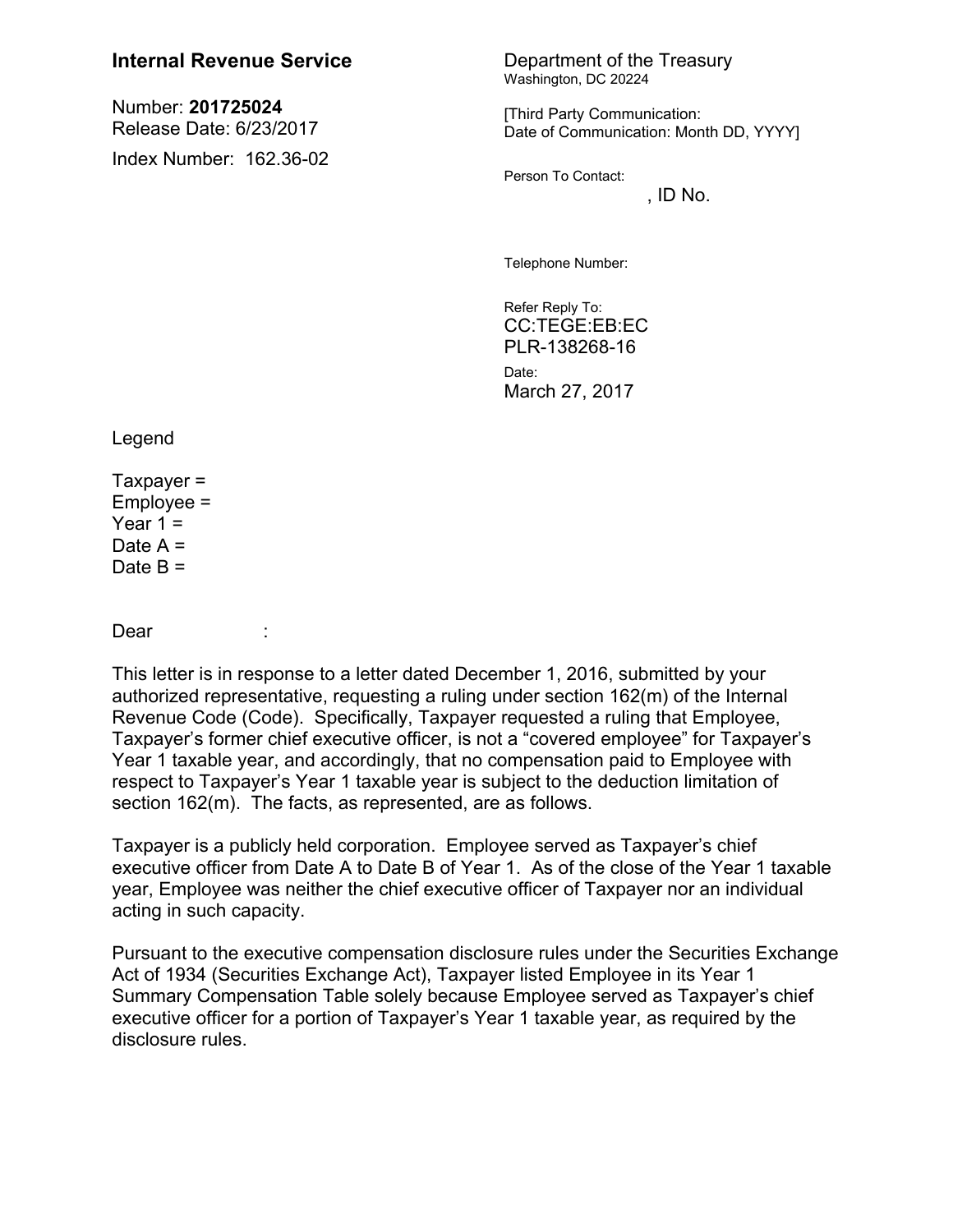PLR-138268-16 2

Section 162(a)(1) of the Code allows a deduction for all of the ordinary and necessary expenses paid or incurred during the taxable year in carrying on any trade or business, including a reasonable allowance for salaries or other compensation for personal services actually rendered.

Section 162(m)(1) of the Code provides that for any publicly held corporation no deduction shall be allowed for applicable employee remuneration with respect to any covered employee to the extent that the amount of such remuneration for the taxable year exceeds \$1 million.

Section 162(m)(2) of the Code defines publicly held corporation to mean any corporation issuing any class of common equity securities required to be registered under section 12 of the Securities Exchange Act.

Section 162(m)(3) of the Code defines covered employee as any employee of the taxpayer if (A) as of the close of the taxable year, such employee is the chief executive officer of the taxpayer or is an individual acting in such capacity, or (B) the total compensation of such employee for the taxable year is required to be reported to shareholders under the Securities Exchange Act by reason of such employee being among the four highest compensated officers for the taxable year (other than the chief executive officer).

Section 1.162-27(c)(2)(ii) of the Income Tax Regulations generally provides that whether an individual is a covered employee for purposes of section 162(m) is determined pursuant to the executive compensation disclosure rules under the Securities Exchange Act. The Securities and Exchange Commission's rules relating to executive compensation disclosure under the Securities Exchange Act are contained in Item 402 of Regulation S-K, 17 CRF 229.402. These rules require disclosure of compensation awarded to, earned by, or paid to certain executive officers.

On September 8, 2006, a final rule amending the Securities and Exchange Commission's executive compensation disclosure rules was published in the Federal Register (71 FR 53158). Among other things, the amended disclosure rules altered the composition of the group of executives who are covered by the disclosure rules. Like the pre-amendment disclosure rules, the amended disclosure rules refer to these executives as "named executive officers." Under the amended disclosure rules, named executive officers consist of, in relevant part, (i) all individuals serving as the registrant's principal executive officer or acting in a similar capacity during the last completed fiscal year, regardless of compensation level; (ii) all individuals serving as the registrant's principal financial officer or acting in a similar capacity during the last completed fiscal year, regardless of compensation level; (iii) the registrant's three most highly compensated executive officers other than the principal executive officer and the principal financial officer who were serving as executive officers at the end of the last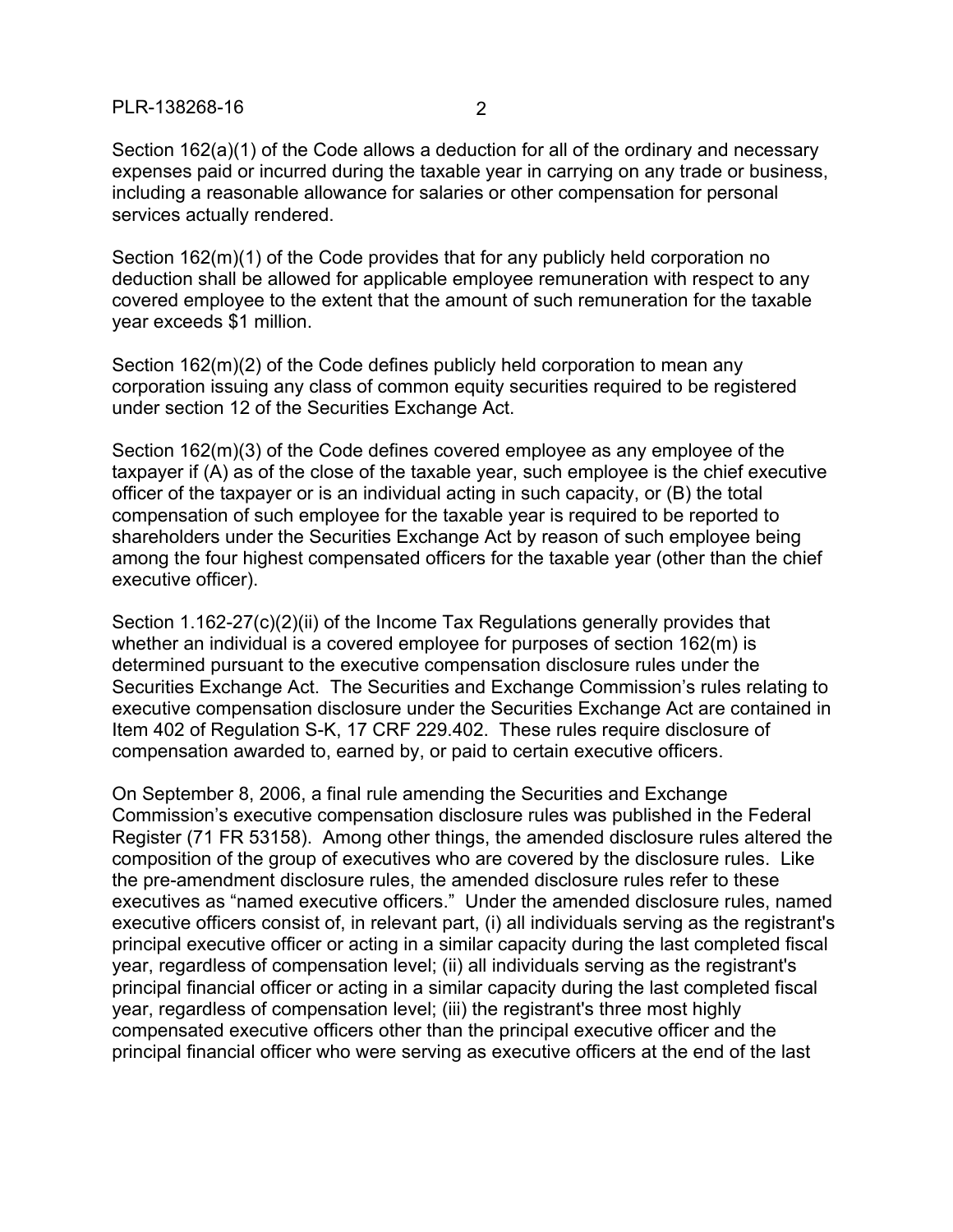completed fiscal year; and (iv) up to two additional individuals for whom disclosure would have been provided but for the fact that the individual was not serving as an executive officer of the registrant at the end of the last completed fiscal year. Prior to amendment, the disclosure rules provided that named executive officers consisted of, in relevant part, (i) all individuals serving as the registrant's chief executive officer or acting in a similar capacity during the last completed fiscal year, regardless of compensation level; and (ii) the registrant's four most highly compensated executive officers other than the chief executive officer who were serving as executive officers at the end of the last completed fiscal year. Companies were required to comply with the amended disclosure rules for fiscal years ending on or after December 15, 2006.

Notice 2007-49, 2007-1 C.B. 1429, provides that the IRS will interpret the term "covered employee" for purposes of section 162(m) to mean any employee of the taxpayer if, as of the close of the taxable year, such employee is the principal executive officer (within the meaning of the amended disclosure rules) of the taxpayer or an individual acting in such a capacity, or if the total compensation of such employee for that taxable year is required to be reported to shareholders under the Securities Exchange Act by reason of such employee being among the three highest compensated officers for the taxable year (other than the principal executive officer or the principal financial officer). The Notice also provides that the term covered employee for purposes of section 162(m) does not include those individuals for whom disclosure is required under the Securities Exchange Act on account of the individual being the taxpayer's principal financial officer (within the meaning of the amended disclosure rules) or an individual acting in such a capacity.

Therefore, based solely on the facts presented, we rule as follows:

For purposes of section 162(m) of the Code, Employee is not a "covered employee" for Taxpayer's Year 1 taxable year, because, as of the close of the taxable year, Employee was not the principal executive officer (within the meaning of the amended disclosure rules) of Taxpayer or an individual acting in such a capacity, and the total compensation of Employee for Taxpayer's Year 1 taxable year was not required to be reported to shareholders under the Securities Exchange Act by reason of Employee being among the three highest compensated officers for the Year 1 taxable year.

Except as expressly provided herein, no opinion is expressed or implied concerning the tax consequences of any aspect of any transaction or item discussed or referenced in this letter.

This ruling is directed only to the taxpayer requesting it. Section 6110(k)(3) of the Code provides that it may not be used or cited as precedent.